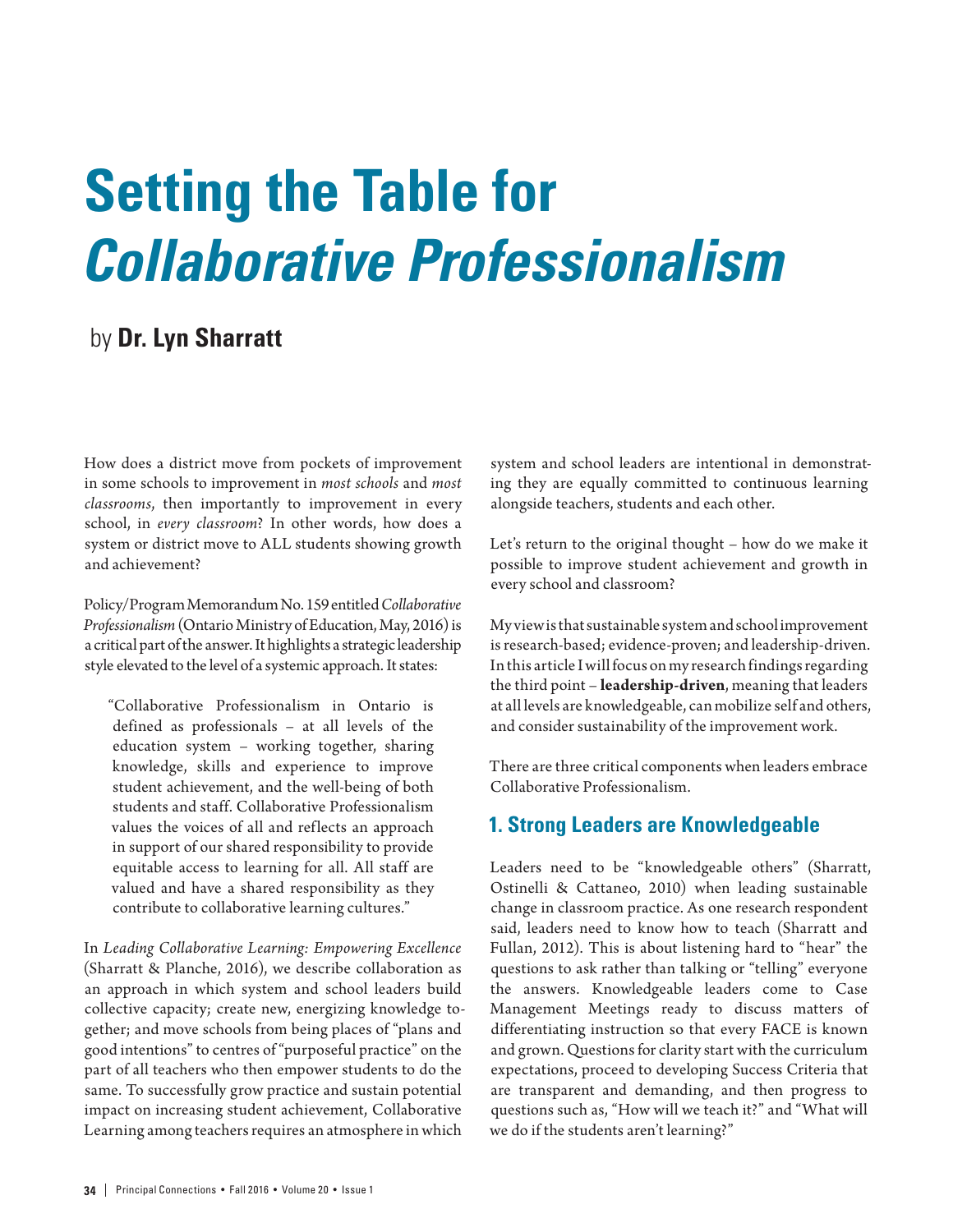

#### **Leaders ask:**

- • Do I model a belief that all students can and will learn and all teachers can teach?
- Do I use data to make decisions to improve learning for all and measure impact on learning?
- Do I use improvement data to evaluate my effectiveness as a leader?
- • Do I provide for and participate with teachers in ongoing Professional Learning to ensure wise and timely use of relevant assessment data to differentiate instruction every day?
- • Do I conduct Learning Walks and Talks every day to collect evidence of impact on learning and have open to learning conversations by "Talking" with teachers about their practice?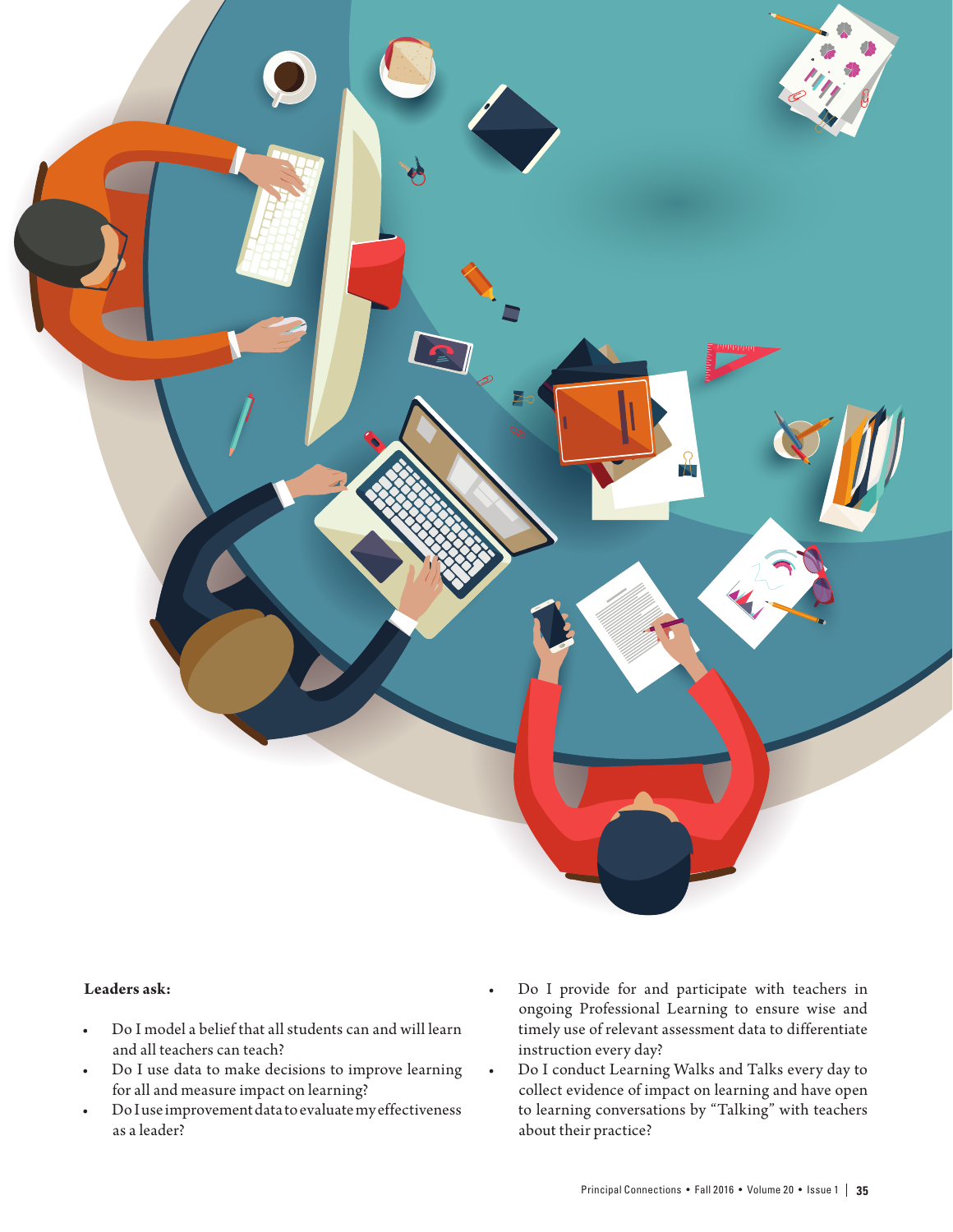

## **2. Strong Leaders Mobilize Self and Others**

Leaders need to clearly articulate a shared vision. Guskey's (1986) finding, that changes in teacher beliefs and motivation only come after changes in practice, suggests that, to achieve the deeper conceptual change, beliefs will change after the teacher sees the effects of new strategies on student learning and not as a result of prolonged discussions about theory. Successful practice changes beliefs only when the vision articulated by leaders aligns with the shared beliefs and successful practices. Leaders mobilize self and others by articulating that vision and doing the work together – learning alongside others how to do the work in all classrooms.

#### **Leaders ask:**

- Do I create a sense of collective urgency to put FACES on the data and convey the vision of a shared moral imperative?
- Do I provide encouragement for teachers to take the lead by distributing leadership, sharing responsibility and accountability?
- Do I have high expectations for every student and teacher?
- Do I create rich conversations about every FACE by co-constructing Data Walls and providing timetabled problem-solving forums called Case Management (CM) Meetings?
- Do I give and get feedback?

## **3. Strong Leaders Sustain the Work**

Scaling up with improvement strategies needs to be considered carefully – think big and start small – meaning that every effort must be able to be scaled up to include all schools in a system. Maintaining integrity demands a nimble plan and continuous evaluation of what has been achieved. Leaders must be able to see the process unfold "from the balcony and from the dance floor" thinking about where they are as leaders and where their followers are. This constant review process causes leaders to selfreflect often and demands that they differentiate their leadership support through modelled, shared, guided and interdependent stages.

#### **Leaders ask:**

- Do I open classroom doors to make teaching public?
- Do I build a caring community of leaners, which includes parents and the broader community as partners?
- Do I create a "we-we" culture of learning where there is responsibility and accountability for all students within and across schools?
- • Do I create a trusting and respectful learning environment where students and teachers feel safe to take risks, make mistakes – and where mistakes are seen as learning opportunities?
- • Do I develop and leave many leaders behind to continue the achievement work when I am gone?

# **Actions Speak Louder than Words**

The following five practices demand leaders who are knowledgeable, can mobilize others and do what it takes to sustain the improvement work.

**1. Data Walls** are living evidence of students' growth and achievement – both are essential. What is important is that Data Walls are teacher and leader co-constructed in order to promote rich conversations about students' FACES. The most effective Walls are in discreet locations where teachers and leaders pass by often and can stop to make notes on their observations. Learning Walks and Talks (Sharratt, 2008-2016) start at the Data Wall and are focused observations on aspects of the Wall that the Walkers want to know more about and take collective action on.